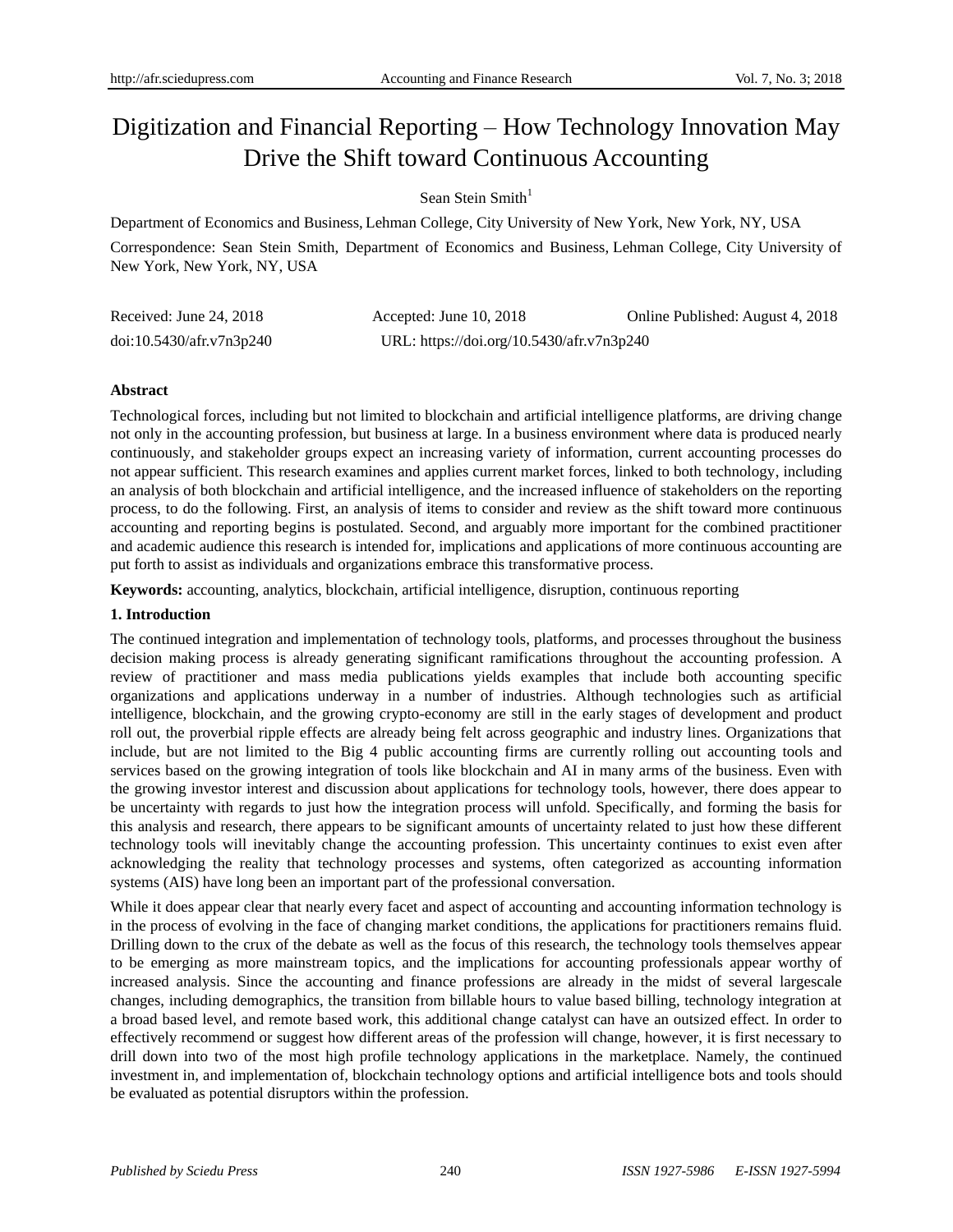Continuous accounting, as disruptive an idea as it may initially appear, is not evolving or developing in a vacuum by itself, or in and of itself. The trend and shift toward a more continuous and ongoing accounting is a reflection of not only changing dynamics and forces in the marketplace, but also accounting specific changes of interest to the profession. These trends include rather obvious topics such as blockchain, artificial intelligence, and the increasing importance of data as a business asset, but also trends that might not appear to be as initially connected. Stakeholder theory, bridging the gap between current reporting and the types of information, and synchronizing the speed of the market with the pace of reporting are both challenges and opportunities for accounting professionals. The impact these changes are already having can be seen at present throughout the marketplace, with this research adding to this dynamic conversation.

#### **2. Literature Review**

Although this research piece can, and should be, used by practitioner and academic users, a robust understanding of the specific areas driving change should be based in an analysis and examination of academic research on these topics. Even as the increased amount of technology becomes more mainstream and well observed within the profession, the emerging forces of blockchain and AI remain somewhat of an unknown both for practitioners and researchers. Perhaps the most logical step toward obtaining a more thorough understanding of how the profession will evolve over time is to first analyze, understand, and comprehend what said technologies and the differentiating characteristics versus current market options.

#### *2.1 Blockchain*

Blockchain technology, and especially the cryptocurrencies applications dependent on the blockchain technology and platform, became popular in the practitioner and media conversation toward the end of 2017 as prices of cryptocurrencies rose to unprecedented levels. Drilling down, however, the cryptocurrency application and marketplace is perhaps the first, but does not appear to be the last, iteration of innovation based on blockchain technology (Lewis, McPartland, & Ranjan, 2017). Analysis and documentation of blockchain technology, including coverage in both practitioner and mainstream media, may have led some market participants to believe and project that the blockchain environment is experiencing a bubble-like environment. In order to understand the implications of blockchain technology, specifically as it pertains to the accounting profession, it appears appropriate to drill down into some of the characteristics that make blockchain technology different from existing marketplace options that have previously been adopted by firms and organizations (Carlozo, 2017). Blockchain characteristics, including those that are most important for accounting professionals and researchers include, but are not limited to, the following:

- 1) Immutability once information has been approved and uploaded onto the blockchain platform it does not have the ability to be changed without leaving an easily seen, and auditable trail. Put another way, once the information contained within the blocks, which can be any type of information including financial and non-financial data, has been approved and verified by the consensus protocol embedded within the blockchain platform it is, for all intents and purposes, a permanent record.
- 2) Consensus based verification while the specific of the verification method will vary from network to network, ranging from proof to work, to proof of stake, to other numerous iterations, the underlying rationale and implications are consistent. As information is uploaded onto the blockchain platform, and regardless of whichever specific software version is used, this consensus based verification and approval is core to the decentralized nature of the technology itself.
- 3) Decentralized it is true that private blockchains will, in virtually every case, involve an organizing entity but the underlying purpose and nature of the blockchain platform is that it is a decentralized construct. Drilling down into the implications of this decentralized concept is the reality that, almost opposite to the current structure of centralized banking and finance verification and information, that blockchain technology will enable more widespread communication of information.
- 4) Encrypted one of the most widely discussed attributes of blockchain technology, and the applications most widely discussed in the form of cryptocurrencies, is the reality that the information and data communicated and disseminated via blockchain technology is encrypted. The specifics of the encryption will again vary from network to network, but a common encryption technique is to rely on a combination of public key and private key verification. A simplistic explanation is that, in order to actually unlock and examine the information contained within any specific block of data, the recipient must communicate and obtain the public/private key combination necessary to open the block of data.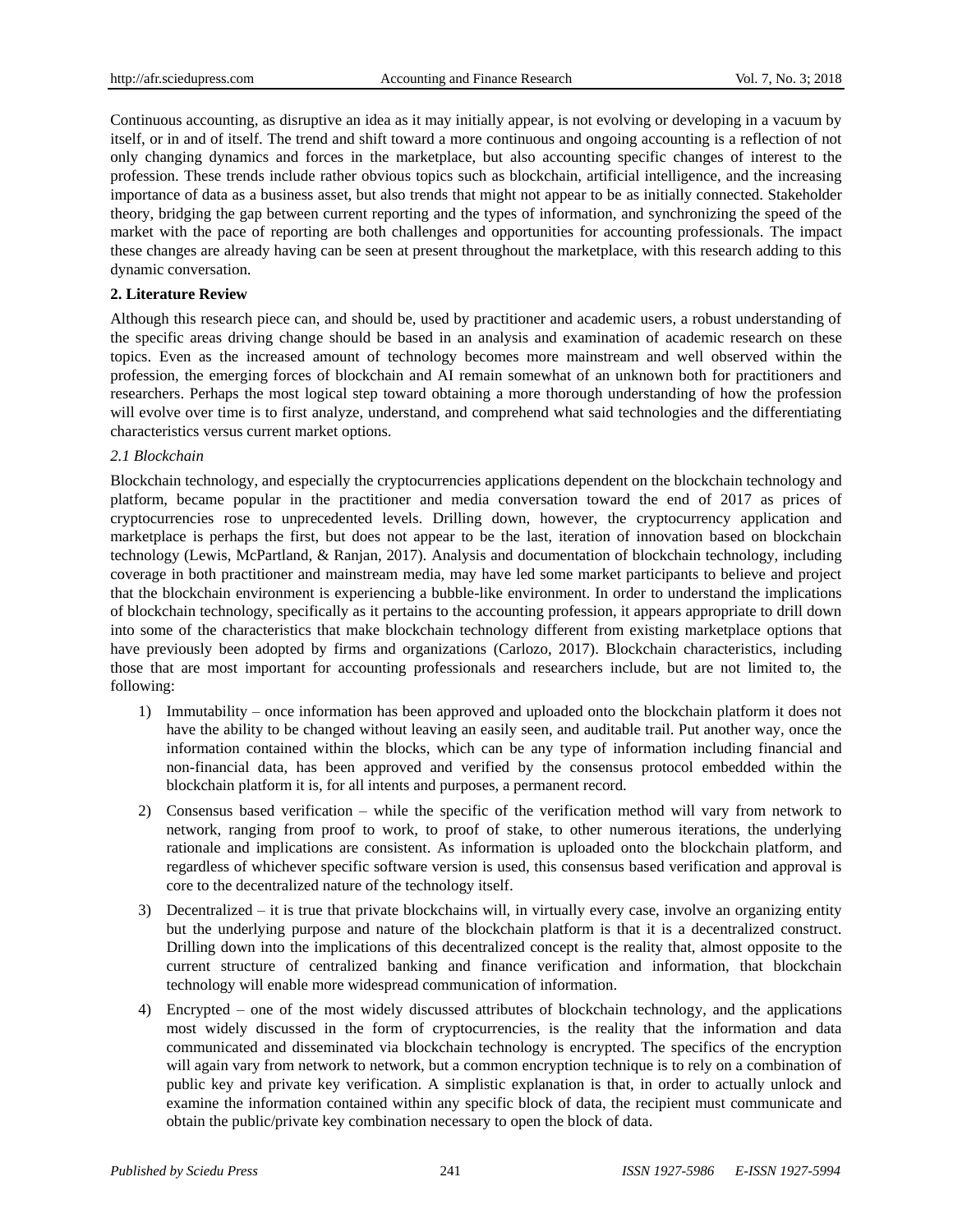| <b>Functionality</b> | <b>Shift toward continuous accounting</b>                                                                  |
|----------------------|------------------------------------------------------------------------------------------------------------|
| Immutability         | Easily identifiable audit trail since records can only be changed through addition of<br>additional blocks |
| Consensus            | Real time confirmations since network members approve data as it is added to the<br><b>blockchain</b>      |
| Decentralized        | No single point of failure reducing the need for information requests on a periodic<br>basis               |
| Encrypted            | Secure review and analysis of data allowing more continuous review and analysis of<br>information          |

Table 1. Connecting blockchain functionality to continuous accounting

Regardless of the specific technical applications of blockchain technology, however, is the fact that, although blockchain technology and platforms may have received increased attention and media coverage, that none of the components embedded in this technology are necessarily innovative or new entrants to the market. Accounting information systems (AIS) have long played a large role in the role the accounting and business process, but appear to be evolving alongside broader business changes to help spur innovation, creativity, and perhaps even new business models (Delmond, Coelho, Keravel, & Mahl, 2017). The implications of blockchain technology on both the broader business environment and the accounting profession, appear to be connected to the core functionality of the accounting and finance profession.

Accounting and finance professionals, traditionally, have focused on compiling, analyzing, and reporting a relatively narrow view and scope of information, namely the sets of data and information applicable and interesting to shareholders and creditors. A critical flaw in the current financial reporting processes, even with the increased integration of technology throughout the process, is that data and information are not available in a secure and continuous manner. Linking back to accounting and finance at a high level, parsing and reporting information from the organizational generators to external end users, blockchain technology and other technology tools are positioned to drive innovation and creativity throughout the profession (Banham, 2017). Specifically, the implementation and further refinement of blockchain tools will assist professionals employed within industry and public practice generating and communicating the more comprehensive reporting expected by market users.

#### *2.2 Artificial Intelligence*

Artificial intelligence may have been a part of the practitioner and media conversation for several decades, augmented by appearances and features in motion picture events, but it appears that the accounting implications of AI are just emerging as an important force in the landscape. Drilling down to the core concepts of idea, and cutting through the potential hype and over excitement that all too often accompanies a new technology tool, the following definition of AI can be constructed. A working definition that appears appropriate for the purposes of this research is that artificial intelligence is either a suite of programs or individual program that can replicate certain facets of human behavior and engagement in some situations. As artificial intelligence increasingly becomes more sophisticated and able to learn through training protocols, the implications and ramifications of this tool continue to increase. Interesting from a technical perspective, the integration of AI tools throughout the accounting and business landscape also hold potential in the following areas of accounting and attest work.

- 1) Accounting work will become more automated a large percentage of the work performed by accounting and finance professionals in the current marketplace consists of analyzing, quantifying, and reporting relatively large amounts of quantitative information. One of the most obvious utilizations of AI tools is to automate some of the analyses, freeing up professionals to instead focus on forward level advisory guidance and other services.
- 2) Lower level tasks will become automated one of the most tangible effects and impacts of artificial intelligence appears to be the relationship that increased technology investment will have on job automation and delegation. Linking back to point #1, as tasks are automated it is logical to conclude that the tasks that will initially be automated will be aligned with what many early career professionals spend the majority of working hours doing.
- 3) Data will be treated as a competitive advantage with the ubiquity of information and continuous data production increasingly moving from a theoretical idea to a definitive construct, making effective use of this information is imperative. Regardless of which industry or geographic region is highlighted or examined, a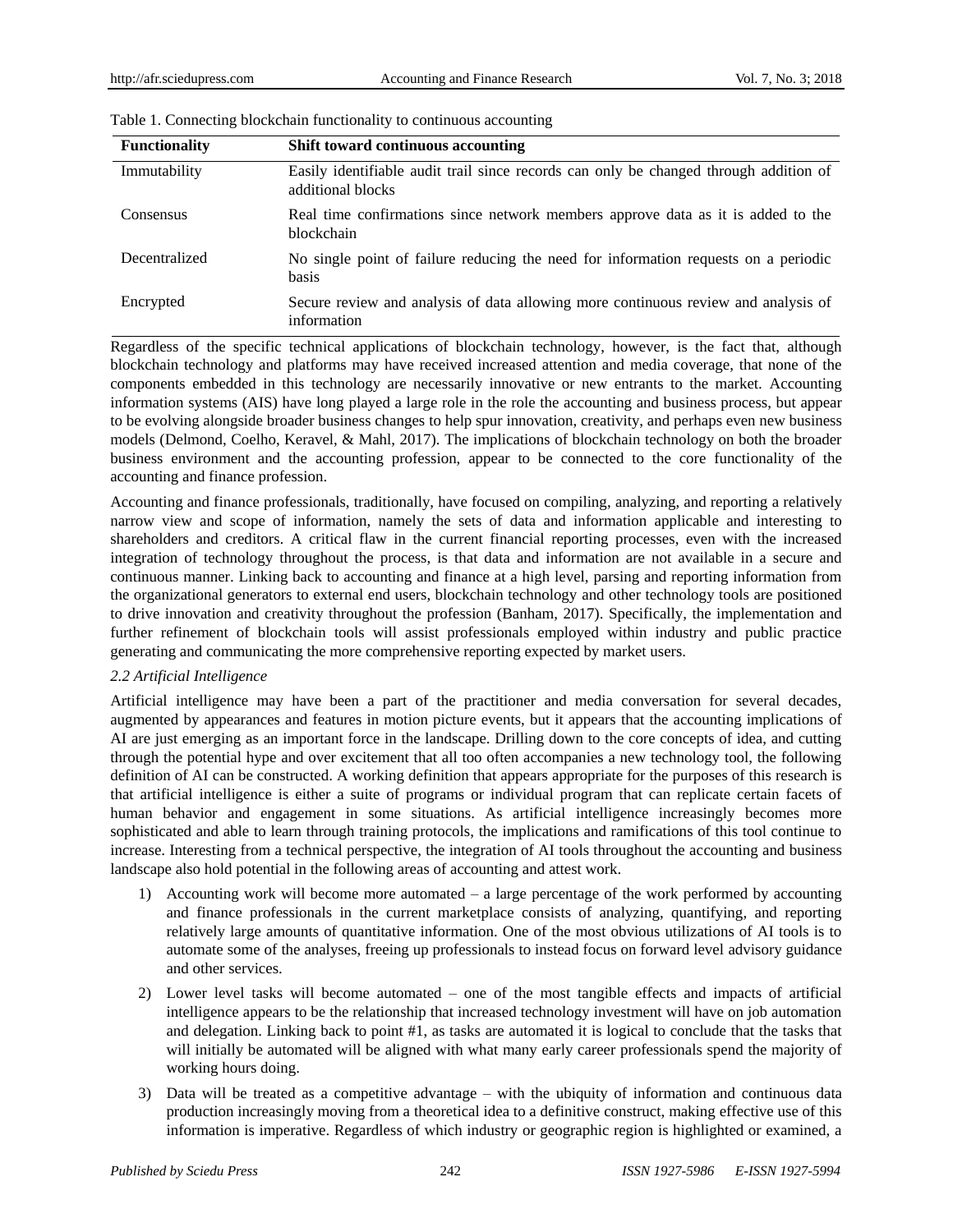consistent theme does appear to emerge. Put simply, organizations best able to make use of data, either produced internally or gathered from external sources, are the organizations who seize and maintain leadership positions in the market.

- 4) Disruption will emerge disruption is a force, trend, and concept that continues to produce ripple effects and changes in the accounting and finance profession. Virtually any area of the profession, including advisory, attest, tax reporting, and for professionals employed within industry, technology and the increased importance of information as a business tool is changing the profession. Demographic changes, increased technology forces driving business model changes, consolidation pressures, a change of information from centralization to decentralization models, and other professionals seeking to replicate or duplicate accounting services will inevitably lead to some job displacement among the profession.
- 5) Opportunities will emerge clearly along with any technology disruption there will inevitably be job disruption, job elimination, and changes that will echo both among current practitioners and accounting students. As AI, blockchain, financial technology, and other technology tools continue to permeate the marketplace, CPAs and other financial professionals will also have more opportunities for growth and expansion. Drilling down, opportunities will be available both in terms of current business offerings, as well as opening doors for differentiated options.

| <b>Implications of AI</b> | Shift toward continuous accounting                                                                                            |
|---------------------------|-------------------------------------------------------------------------------------------------------------------------------|
| Automation                | Automation of less value added tasks allows more time to focus on advisory<br>services and strategy                           |
| Job displacement          | Job losses linked to lower level work will be offset by higher margin options at<br>higher levels                             |
| Data                      | Increased availability of information will allow greater insights generated by the<br>business                                |
| Disruption                | With every technological revolution and implementation there is disruption,<br>aligned with both opportunities and challenges |
| Opportunities             | Continuous accounting and customized reporting allows CPAs and accountants to<br>add more, and higher margin, services        |

Table 2. Implications of AI on accounting functions

Put simply, AI appears to be positioned to generate substantive changes in the accounting profession, including, especially as it connects to the importance of information and data to the industry. Data management, communicating this information to both internal and external stakeholders, is an important aspect of the business decision making process. Prior to forward looking guidance, however, it appears appropriate to conduct an examination and analysis of just the differences and implications that increased data intensity will have on the business landscape.

#### **3. Data as a Competitive Asset**

Data has, rather clearly, played an integral role in the process by which organizations are managed, developed, led, as well as how these results are communicated to both internal and external stakeholder groups. That said, and acknowledging the reality that this concept, the idea of leveraging information to make effective decisions, is not new, the sheer potential and scalability of data processing in the current environment continues to expand. Accounting information systems, different software tools and platforms for data crunching, journal entry posting, and the reporting of results to the marketplace are, and will continue to be, important for both the profession and business at large. Understanding why, framed within the current context and environment, appears to be a logical place to begin an analysis and review of this topic. Drilling down to some of the core connections and linkages bridging the gap between possible disparate areas, there are several areas that appear to be central to understanding the evolution of data into the marketplace.

#### *3.1 Intellectual Assets and Business*

Intellectual property, intellectual assets, and the increased digitization of information throughout the broader business landscape are increasingly important in the decision making process, and this appears to be reflected in which organizations are positioned as market leaders. Business decision making, regardless of industry lines, appears to be becoming inextricably connected and linked to the intellectual property and information, including the managing and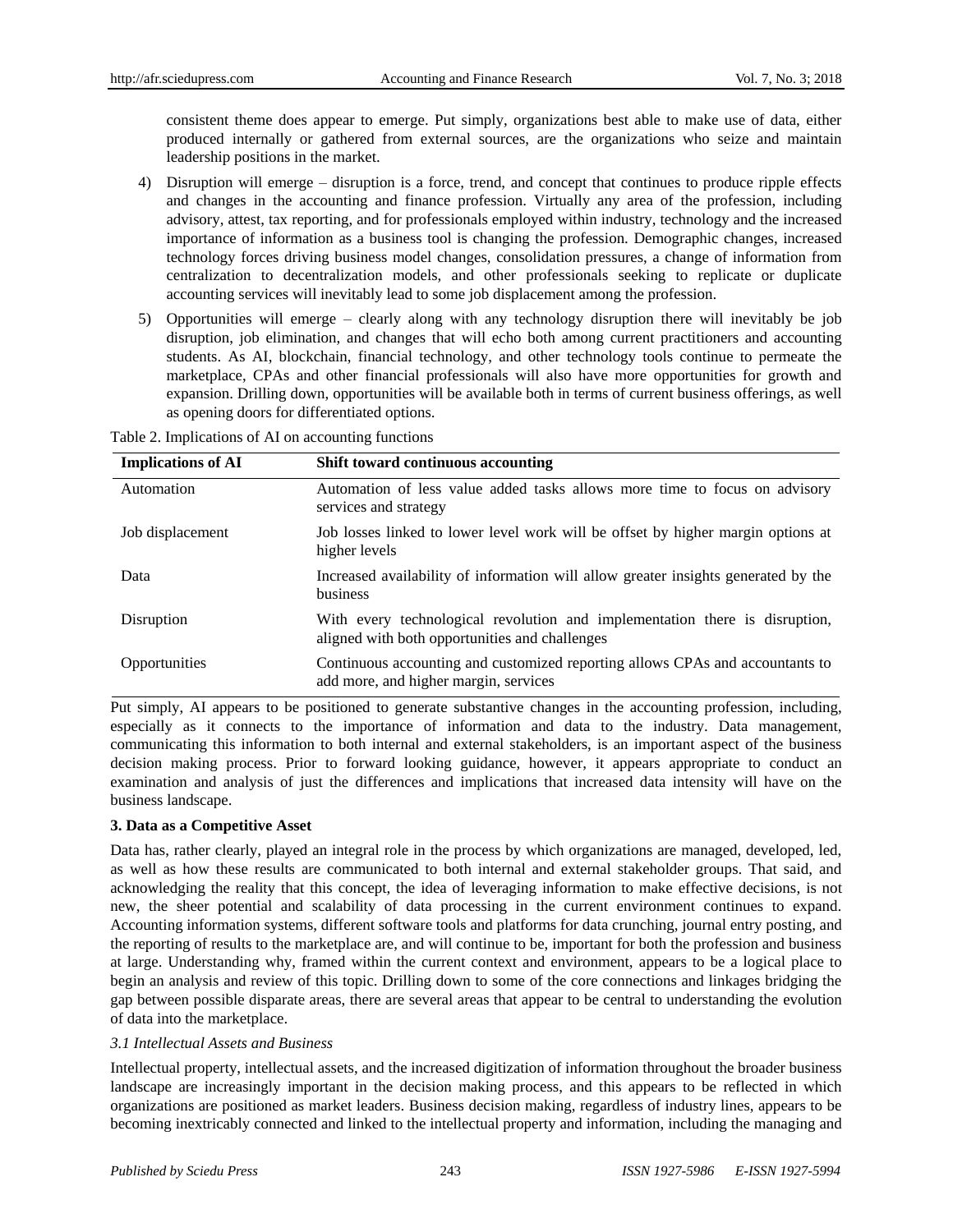development of additional intellectual property alongside broader strategy decisions at the organization (Murthy, 2017). Assets and information linked to the information embedded within the organization can include, but are not limited to intangible assets, customer based information, operational data, industrial information generated via operations, and financial results. These sources of information, of course, are not necessarily creative or innovative in nature, but appear to be increasingly important and essential when framed against current market forces. Specifically, and linking back to the implementation of both artificial intelligence and blockchain technology, digital information and data seem to be assuming an increasingly prominent role. As it pertains to the marketplace, and especially the accounting and finance marketplace, the importance of digital assets, and effectively leveraging digital assets, seem focused in several distinct areas.

The effective leveraging and analysis of both quantitative and qualitative information seems to be a pathway toward marketplace success as well as the implementation of new products and services. It is also worth noting and analyzing that with larger percentages of market capitalization of publicly traded organizations associated with intangible assets this is not merely an academic discussion but a matter with real world implications. Examples of just how intangible assets and intellectual property can be monetized (Menes, 2017) and used for improved can be found across industry lines, and while use cases will differ from organization to organization, several commonalities appear to be represent consistent applications. First, management professionals and teams that can consistently generate intangible assets and other intellectual assets can leverage these to achieve higher valuations than would otherwise occur. Valuations can, clearly, be influenced by a variety of different forces, but with increased focus linked to the potential of intangible assets and property for business, identifying and communicating the specific intangible assets within the organization is an important first step.

Second, intangible assets and intellectual property which can include but are not limited to the information and data contained within the firm, can and should be mined, analyzed, and examined to assist with the decision making process. Over time, the robust development of intellectual property and assets can also develop intersecting areas and functional groups within an organization focused on maximizing the potential of intellectual assets for business purposes (Howard, Withers, & Tihanyi, 2017). Especially in the age of artificial intelligence, blockchain, and additional data analytics, organizations have the capability and opportunity to unlock insights from information. This may seem like a rather obvious application of technology, but in addition to obtaining greater clarity into current results, making effective use of data can potentially unlock new revenue opportunities. For example, if based on an automated and/or enhanced data examination and analysis, management teams can spot trends or needs ahead of time from current customers this creates an opportunity for new areas of growth.

Third, and arguably one of the most important and customer oriented angles associated with better data is the reduction of errors and mistakes that are possible. This may clearly generate benefits in terms of increased convenience and reduced errors for customers in virtually every industry, but there appear to be two industries in general that increased utilization of information can have tangible, and even life saving effects. Food safety and supply chains, and the variety of information and data contained with health care networks, are both ripe opportunities for data breaches and mismanagement, but also represent an opportunity for increased supervision. The information contained in both of these areas are both valuable for the decision making process and important to institute control over. Data, regardless of source or end use application, is increasingly categorized and treated as a business asset, and this will have a definitive impact on the underlying function of the accounting profession.

#### **4. Stakeholder Theory**

One of the most commonly referred to shortcomings of current financial reporting and analysis is routinely focused into two areas. First, accounting information and reporting is virtually always focused on a rather narrow set of end users groups, namely creditors and equity shareholders. In the context of a publicly traded organization these stakeholders are relatively simple to identify in the form of shareholders as well as the creditors of the firm. Even if the organization is not publicly traded, however, the usual end users of financial reporting are relatively simply to identify. Owners, partners, providers of financial capital, and other parties most primarily interested in how the organization is performing from a financial results perspective occupy the majority of management thinking. Second, and arguably more important in the context of the increasingly real time marketplace, is the reality that financial information and reporting is done with information that can be, in many cases, 3-6 months out of date. Addressing both of these concerns, the narrow applicability of information currently published and disseminated by organizations, and the time lag that is virtually embedded in the current reporting process, also appears in alignment with the increased importance of stakeholders.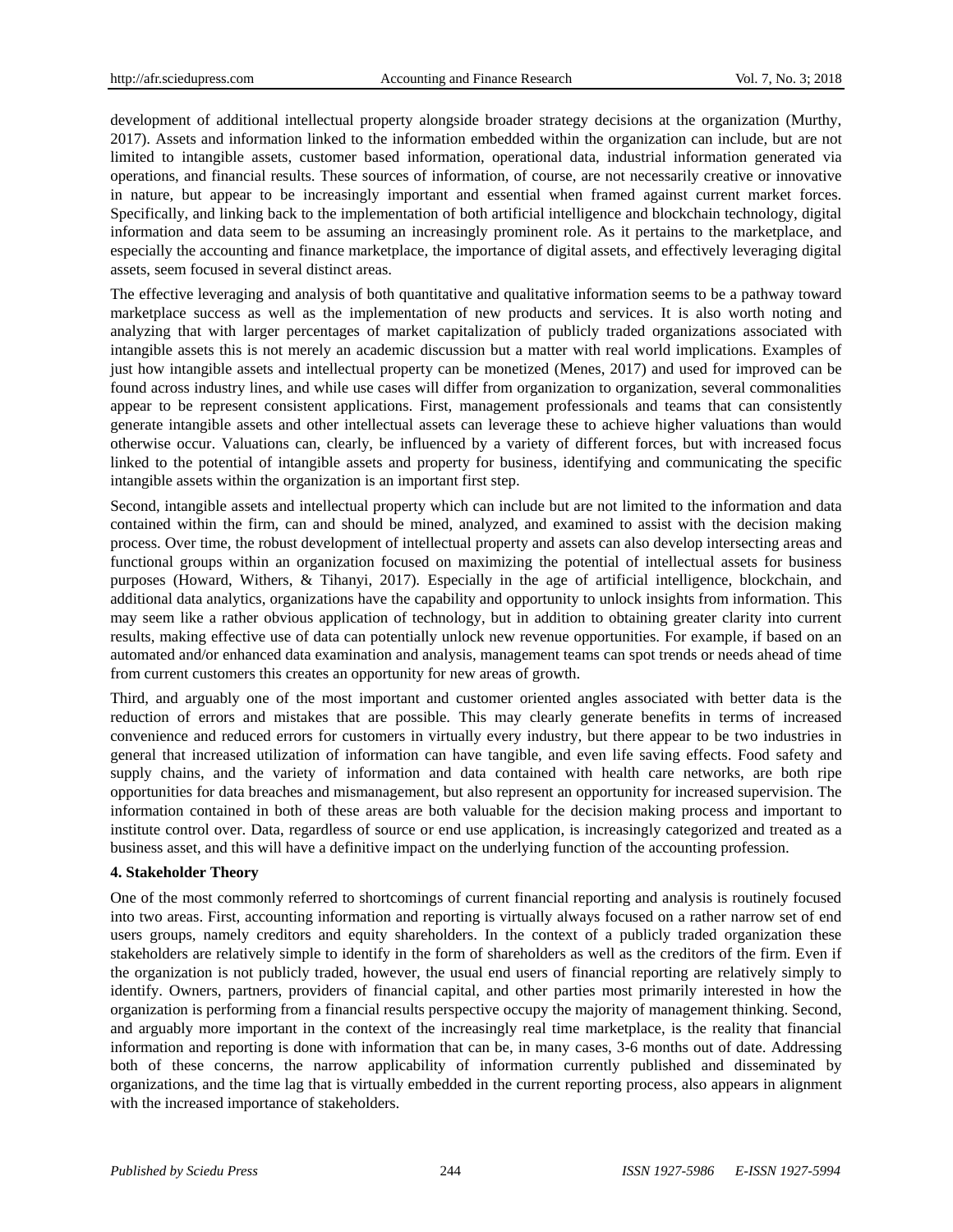At first glance it may seem that improved engagement and communication with stakeholders, specifically non-financial stakeholders, is unconnected to the technological forces sweeping the accounting profession. While perhaps a view that is applied in many cases, and represents a simpler view of the market, this represents an incomplete analysis of market dynamics. It is worth noting that many of the advances in technology, automation, and digitization of business information do not only benefit financial shareholders, but virtually all users or organizational data (Drew, 2017). It is also worth understanding and noting at this point that although stakeholder groups may have traditionally not been associated with financial results, this connection does appear to be shifting. Stakeholder groups, regardless of whether they are financial or non-financial in nature, appear to be having an outsized impact on the accounting and business landscape in terms of both how organizations operate, and how results are communicated to different stakeholder groups. Interestingly, a uniquely technological innovation, namely the Internet of Things, appears closely related to improved reporting, increases in operational efficiency, and a platform for more comprehensive reporting that will satisfy both shareholders and stakeholder groups (O'Brien, 2016). In essence, stakeholder reporting and communicating different classes of information to a variety of end users is increasingly a role and responsibility of management teams.

Taking a step back and analyzing the stakeholder market from a broader perspective also uncovers an additional trend aligning financial reporting with stakeholder reporting. Clearly, reporting of operational, employee, supply chain, and environmental information to stakeholder organizations forms a core component of stakeholder reporting. That said, concluding the analysis at this point results in an incomplete view of the shift toward more comprehensive and continuous information. Additionally, and reflecting the increasing important of consumer and operational data to business decision making, regulations such as the GDPR are, in addition to the legal ramifications, also having an effect on business practices. Specifically, the obligation upon organizations to protect and provide customer information is already having an impact on organizations doing business with E.U. citizens, with further ripple effects foreseeable moving forward (Vanberg, 2018). Institutional investors, whether in form of hedge funds, large international asset managers such as Blackrock, or pension funds, control financial investments and assets totaling trillions of dollars. Although traditionally the focus of investment professionals and asset managers has been, unsurprisingly, on the financial returns generated by organizations, there appear to be additional considerations becoming part of the conversation. Specifically, and especially at the worlds largest asset manager, Blackrock, there has been a shift toward a more proactive approach to engaging with stakeholders, advocating for governance issues, and addressing the business from a more comprehensive perspective on how the organization is performing. This evolution represents a definitive shift in which parties and end users are interested in just how the organization is achieving financial results. Taking this into account, and realizing that such institutional investors will still require quantitative information, akin to current financial reporting, represents a potential opportunity for accounting professionals to address this current gap.

Bridging this gap, and connecting the broader changes in the market to the increased automation and digitization and automation of the accounting function is a relatively straight forward and logical task. As non-financial stakeholders and groups, including regulators, NGO groups, consumer groups, and other governmental entities and bodies are increasingly influential, there are two implications that appear closely connected to the accounting profession. First, these stakeholder groups, both of an individual basis and institutional basis, are not only interested in the performance of the organization, but also how these results are achieved in the near and long term. Such as focus on the medium and longer term also necessitates a broader view of the information produced and communicated both internally and externally.

Second, and reflecting the dynamic and fast moving nature of the business landscape, different stakeholder groups are increasingly expecting and requiring these broader varieties of information to be reported on a more continuous basis. Put simply, traditional financial reporting and information, published and issued with a substantial time lag and only applicable to a narrow set of stakeholders, is insufficient when faced with the increasing interest and influence of stakeholder groups. As business decision making on an overall basis continues to increase and become increasingly digital in nature, stakeholder groups are also beginning to exercise financial influence over the reporting of information.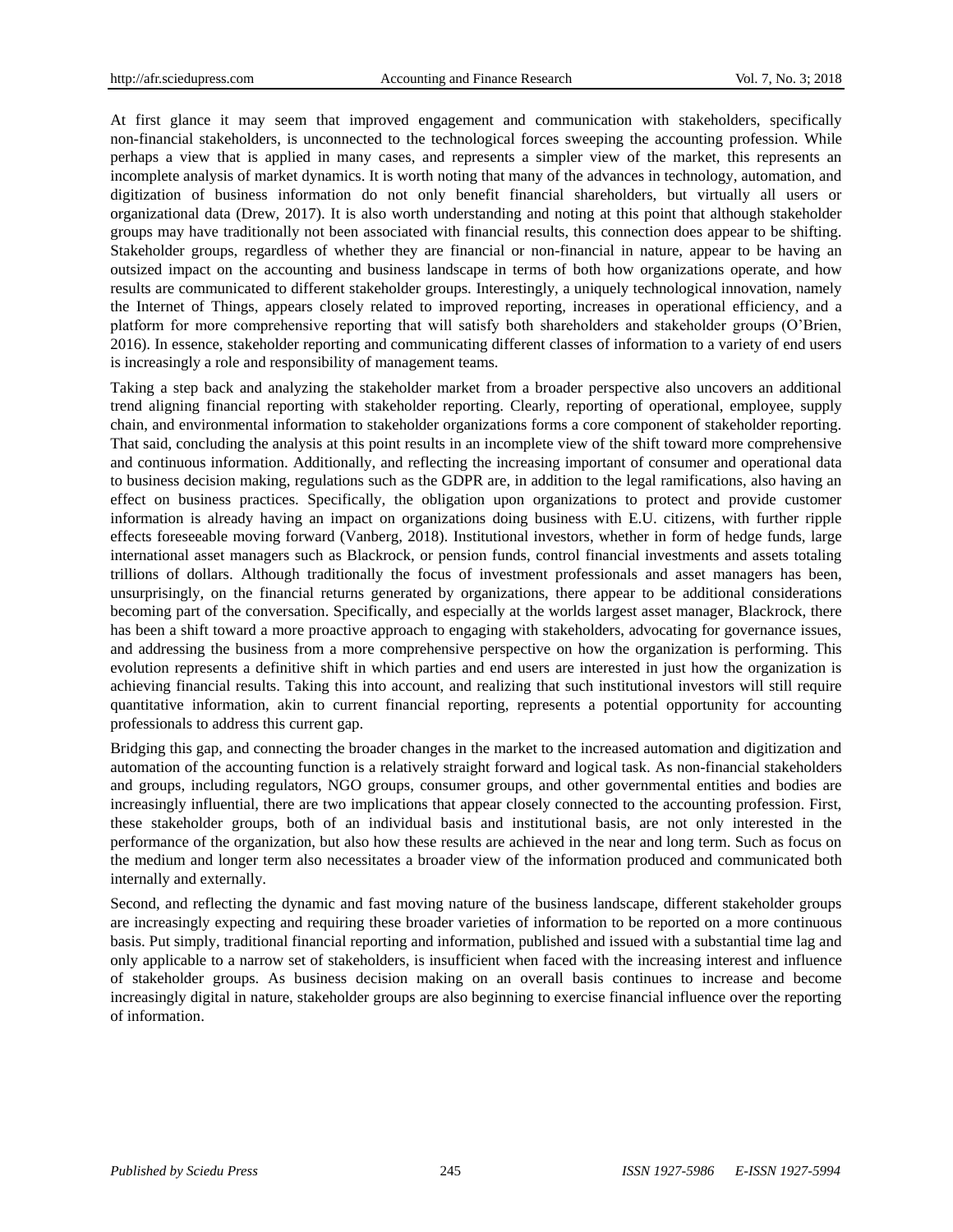

Figure 1. The importance of accounting data in the business landscape

# **5. Connecting Stakeholders to Accounting**

It is true that not every stakeholder group or organization has the ability to bring extensive financial resources to a conversation, but the increasing number of financial instruments and investment options focused on ESG (environmental, social, and governance) initiatives appears to point to a fundamental market shift. ESG instruments, rather obviously, illustrate and focus on the importance of not only generating sufficient returns, but doing so in a manner that is conducive to longer term growth. In addition to, and perhaps more interestingly, the amount of focus, investment, and analysis in these areas requires that organizations produce and communicate these types of information more consistently. Publishing and reporting these types of data requires not only an investment in information systems connected to operational sources, but also a transition to a more continuous form of financial accounting and reporting. Accounting and financial professionals posses several competencies and skills that appear to align with the growing need for stakeholder information focusing on operational, financial, and governance linked sources.

First, accounting professionals are already equipped and trained with the skill sets and mindset to quantify, analyze, report, and communicate quantitative data to both internal and external users. Financial information is clearly quantitative in nature, but it is also worth noting that virtually all pieces of operational data, even unstructured information, tend to have quantitative characteristics. Drilling down, and applying similar tactics used in the analysis of financial data, it appears the accounting professionals are uniquely well positioned to handle the increased amount of data already produced by organizations. Second, and actually more applicable for accounting professionals working both in industry and public practice, technology improvements are already implemented throughout many industrial and non-financial processes. Integrating said improvements, both in mindset and actual operations, links directly to concept and implementation of a more continuous accounting function both in public firms or for professionals employed within industry.

# **6. Continuous Accounting Implications**

The very concept of a more continuous accounting function is not necessarily a new or completely innovative idea, but with current technological advances in the marketplace this concept appears to be moving increasingly toward reality. Accounting, regardless of whether the accounting professional is employed in private industry or at a public accounting firm, is still based on a periodic review and analysis of financial information. While it is clear that attest, tax, and advisory services will continue to provide opportunities for accounting professionals and form the foundation of what the profession performs, the matter by which these services are provided appear to be changing and evolving. From available market evidence it does appear that the accounting firms that will be most successful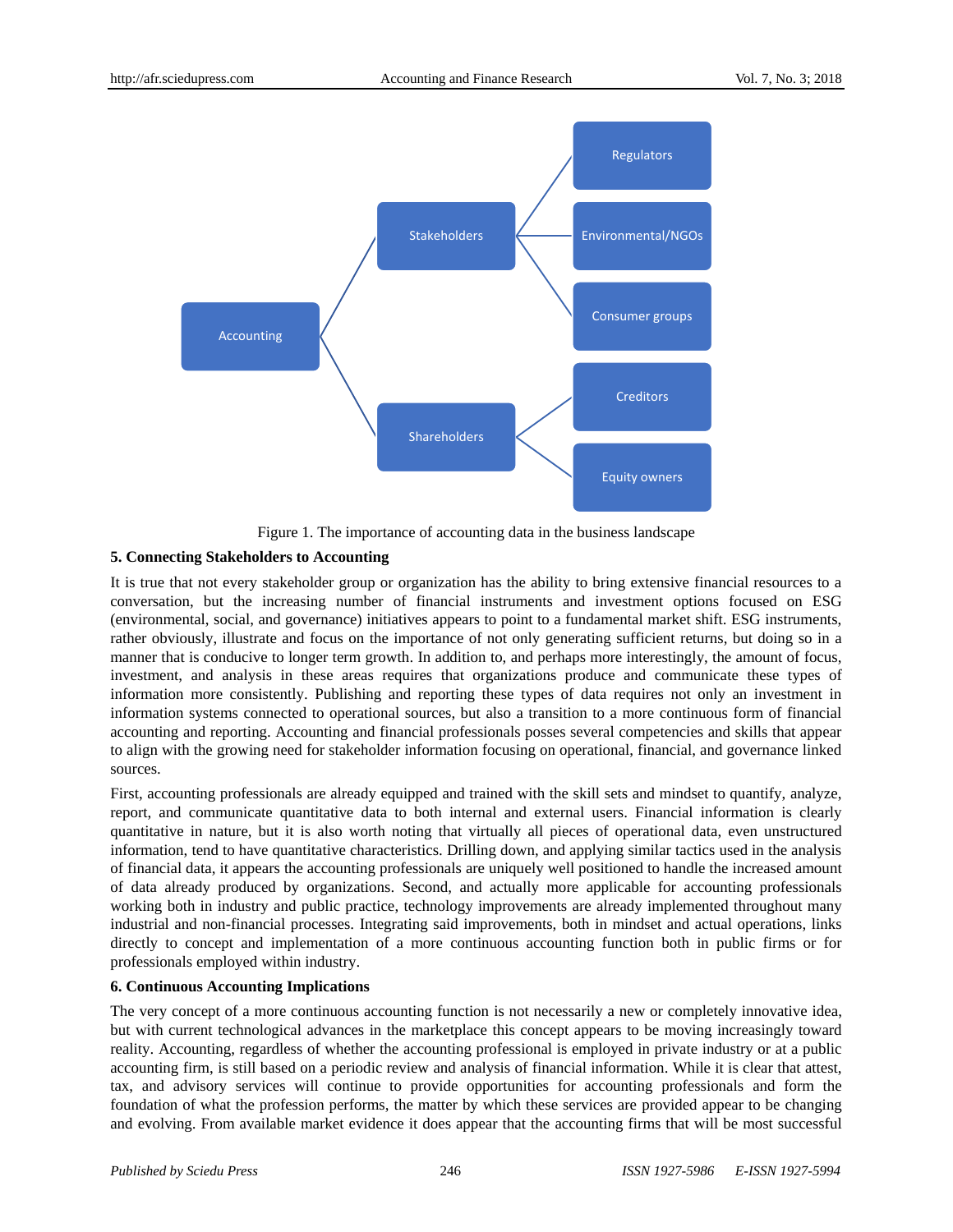moving forward are firms that evolve and transform to keep abreast with market forces (Tysian & Drew, 2018). Stated in a slightly different manner, current practices and processes linked to how accounting professionals deliver value will be augmented or even replaced entirely by technology forces. This shift, already underway in the market place, will appear to have ramifications for virtually every aspect of the accounting profession. Drilling down, the core areas of attest, tax, and advisory services will be impacted in the following manner, although these projected effects listed herein are not meant to be exhaustive.

First, attestation is perhaps where the most investment and discussion around more continuous accounting services has been focused to date, in terms of both market analysis and academic research. Audit practices, and audit practitioners, are increasingly facing a projected future state where information is available a continuous basis. Specifically, in terms of blockchain technology itself, the verification and approval of data as it is uploaded to the blockchain network itself, this process has a, potentially, a powerful impact on the marketplace. The majority of the investment, research, and applications currently underway, in all objectivity, have tended to gravitate toward the larges firms in the marketplace, but this appears similar to previous technology adoptions. Similar technology adoption curves, across business and consumer products and services, will inevitably be mirrored in the adoption and implementation of blockchain technology. Currently, audit practice and services rely on a periodic examination of limited types of information, reinforced by substantive testing and analytic procedures. Circling back to the core functionality of blockchain technology illustrates just how this technology may very well change and augment current audit practices.

Second, and of particular importance for accounting professionals employed within industry, or practitioners seeking to assume the role of strategic advisor often documented in practitioner literature, the increased technological integration within the accounting profession presents opportunities. For example, the implementation and integration of technology platforms and processes are already having an impact on corporate tax avoidance practices and tax liabilities in both the United States and internationally (Hamilton & Stekelberg, 2017). Specifically, and perhaps most notably in the current market environment, is that the pace of analysis and reporting, whether it be financial or non-financial data, can now keep pace with the pace at which this information is generated within the business landscape. Accounting professionals, especially those employed within industry and advising business management individuals, are often tasked with analyzing the impact operational performance has on financial results. The increased digitization of both business at large, and specifically accounting processes, presents both challenges and opportunities to practitioners that must be accounted and integrated into how the accounting profession interacts with the business landscape.

Third, and perhaps the most importance implication and application of digitization, regardless of the specific technology in question, is that accounting firms, practitioners, as well managerial professionals, will have to contend the potentially disruptive implications of blockchain, artificial intelligence, and other technology platforms throughout the profession. It appears evident that while technology will unlock opportunities for both practitioners and organizations, it will also lead to disruption within the current hierarchy and structure of the marketplace. What appears to be necessary, regardless of industry of geographic affiliation, is that there appears to be an adoption curve and implementation strategy necessary for accounting professionals to thrive in an increasingly digitized and evolving marketplace.

Finally, it appears worthy to note at this point blockchain, artificial intelligence, and other technology trends have generated a large degree of uncertainty within both the profession and business management discussion in general. Putting together an adoption or implementation schedule of plan, consulting with individuals currently employed within the profession, and working together with technology professionals appears to be a logical process to implement within the current construct. Clearly every organization is different, and will be uniquely equipped to contend with the potential ramifications of adopting technology throughout the accounting and business decision making process, but there do appear to be several core trends able to assist management professionals during this transitional period. This list is not meant to be exhaustive nor all inclusive, but rather provide guidance and suggestions for accounting professionals seeking to adapt to a rapidly changing digital environment.

#### *6.1 Continuous Accounting Implications*

1) Consider whether increased digitization fits the firm – technology, automation, and the iteration embedded within technology adoption may not always be a thorough fit for every organization. Analyzing both processes internal to the organization that could be improved, and the feedback from clients and customers, internal and external to the organization provides management teams with much needed information and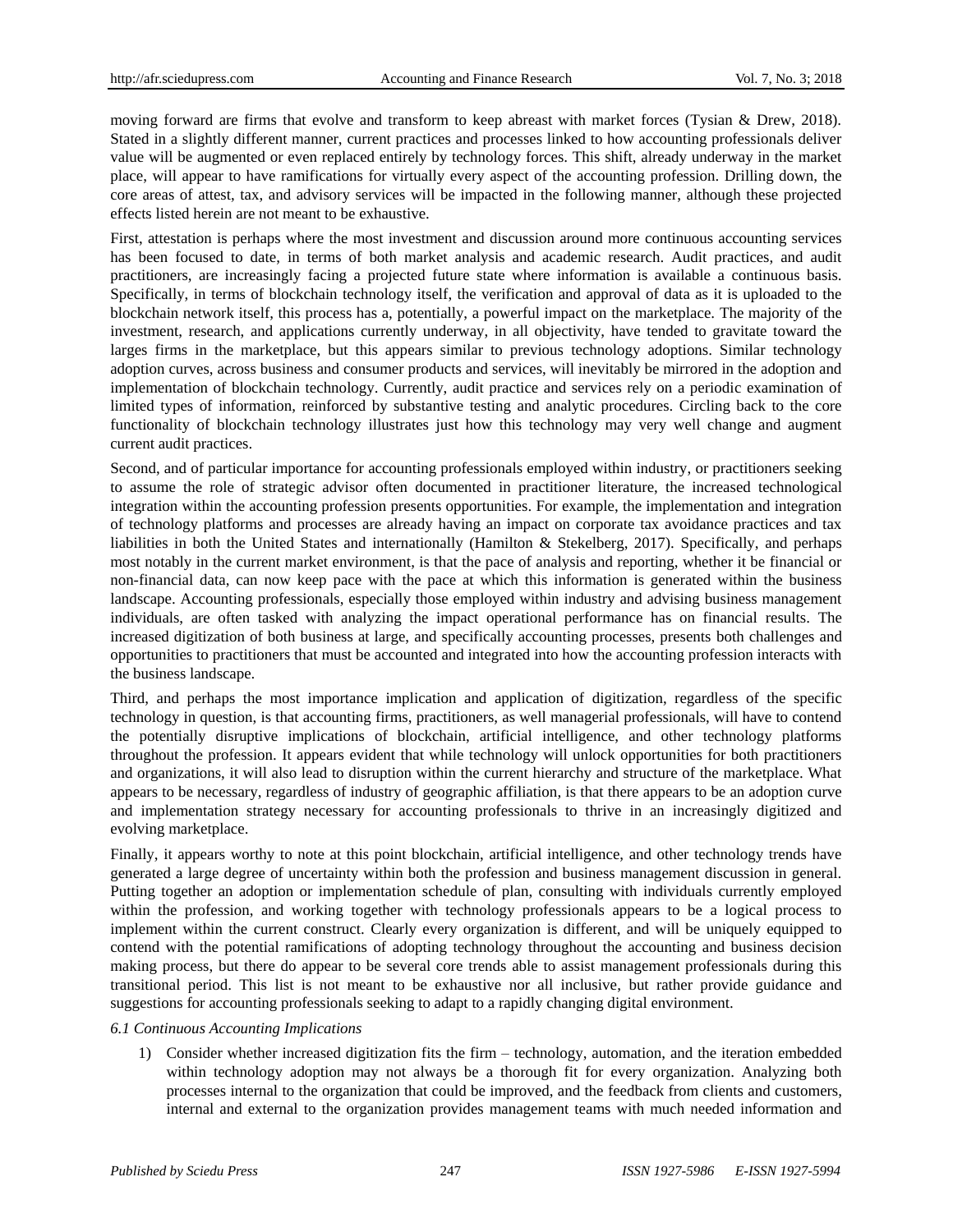insights related to technology. It is important to remember, however, that simply automating processes will not improve them; business fundamentals drive performance.

- 2) Realize current services will change in a business environment where data appears to be increasingly ubiquitous, and produced at an ever increasing rate, accounting professionals and organizations will have to adapt and change current service offerings. Put simply, current audit practices and processes, for example, will increasingly appear to be obsolete in the face of continuously produced information and data. In addition, as the audience for organizational data increases in scope, competencies already in existence can be leveraged to produce meaningful reports and insights.
- 3) Stakeholder reporting is increasingly important whether it takes the form of integrated reporting or some other type of more comprehensive reporting framework, there does appear to be an underlying reality that stakeholder communication is becoming more important. It is important to recognize the reality that, in addition to non-financial stakeholders such as environmental and consumer groups, institutional investors also expect more comprehensive reporting. Drilling down, the expectations of different stakeholders can range from qualitative discussions and analyses to quantitative dashboards connected to organizational performance.
- 4) Customized reporting will become more mainstream in the context of the current marketplace for financial reporting, it appears logical to conclude that, for the most part, the majority of end users receive similar data. While acceptable previously, in the face of a more continuous stream of data being produced by the organization, and expectations of real time updates from end users, increasingly customized reporting may be appropriate. Leveraging the advances in technology, regardless of which specific tool utilized by the organization, appears to provide an opportunity for accounting professional to customize and modify reporting in the face of changing market conditions.
- 5) Practitioners can assume a leadership role arguably the most dynamic change experienced by the increased technological integration between the broader business landscape and the accounting profession is the development of a more proactive and leadership oriented accounting function. Put simply, in an environment where data and real time information is prized and leverage as a competitive advantage, accounting professionals appear uniquely well positioned to provide insights that are both meaningful and insightful to management teams. This transition, or evolution, connect directly to the core purpose and thesis of this research. Accounting professionals, whether employed in private industry or public practice, are increasingly expected to play a more strategic role in the development and communication of information, and business assets. The shift toward more comprehensive reporting and analysis need not, based on available literature, represent a challenge but rather an opportunity for proactive and forward looking professionals.

#### *6.2 Implementation of Continuous Accounting*

It is one thing to recognize and acknowledge the need for a more strategic accounting function, but implementing such a dramatic shift in both how accounting professionals operate and engage with stakeholders represents a unique iteration of both accounting professionals and business at large. It appears logical, as of this research, to state that the majority of such research, adoption, and implementation seems to be taking place at both large accounting firms and larger organizations overall, but this need not represent the conclusion of such efforts. Contending with the potentially disruptive shifts within the business environment, including but not limited to the ramifications driven by technological advances including but not limited to blockchain and artificial intelligence can represent a challenge for even the most well prepared management team. Implementing, and transitioning, form a periodic basis of accounting and reporting focused strictly on financial information to a more comprehensive view of accounting reporting will, invariably, require a transition period and implementation steps. Implementing and transitioning to a more comprehensive accounting function will, virtually in every case, result in some displacement and disruption of current roles, but that does not necessarily mean that digitization should result in job losses or employment reduction. Rather, and ideally illustrated via this implementation roadmap, increased digitization and automation will result in increased opportunities for accounting professionals willing to be proactive and seize upon the improvements generated therein.

First, and perhaps most obviously, is that a conversation and engagement process must be undertaken between accounting professionals, the information technology function, and the ultimate end users of organizational information. This may seem like a relatively simplistic place to begin this conversation, but there does appear to be a gap between accounting, technology professionals, and the management end users at this current. Coordinating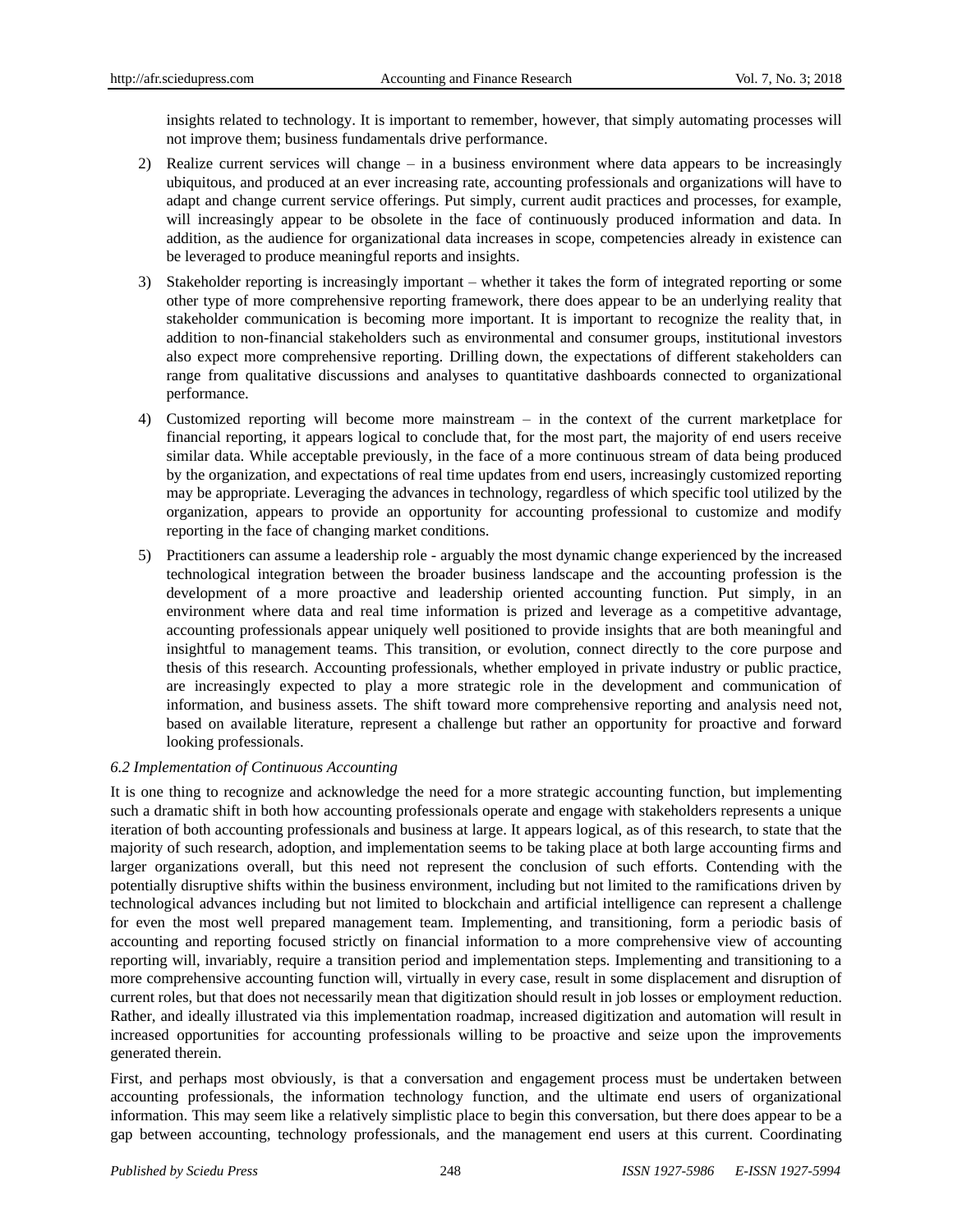resources, ensuring that objective and logical conversations are indeed taking place between management and various functional groups are important qualitative and strategic steps that should be taken to maximize the effectiveness of organizational assets. Circling back to the forementioned theme of stakeholder reporting and theory, constructing an appropriate narrative framework with which to conduct and communicate various types of information is essential to successfully engage stakeholders and make the most effective business decisions.

Second, and specifically applicable to accounting practitioners and professionals employed within the industry, are the effects that more automated and continuous accounting will have on employment and the workplace. Effects related to automation, automated processes and procedures, and the requirements for more real time information have already resulted in job displacement and disruption. Whether examined through the lens of practitioners recently entering the workplace or from the perspective of senior partners wishing to ensure a successful exit and retirement, the implications are similar. Technology is having a dramatic effect on the profession, and practitioners will need the ability to keep pace in order to succeed moving forward. This need for change, development, and improved training connects directly to the third implication that a shift toward more continuous accounting will have on the workforce.

Third, a powerful impact that the transition toward a more continuous accounting function will have is the need and necessity of a revamped accounting education system. Whether taking place in the K-12 educational setting, college or university classrooms, or continuing education environments, it appears logical to embed some of the ideas that will be necessary going forward into the accounting curriculum. The specific additions and modifications to curriculum will, of course, vary by institution and educational level, but having this conversation appears a logical place to start improving the job readiness of recent graduates entering an increasingly dynamic workplace. Drilling down, in order to have accounting professionals prepared to take advantage of emerging opportunities, accounting students must, at the very least, be made aware of them during the educational process.

## **7. Concluding Thoughts**

As the accounting profession adapts to, and evolves alongside, an increasing digitized and technological marketplace, practitioners should be aware of the changing perception of the profession. Traditionally viewed as record keepers, and verification agents of financial information, it does not appear illogical to conclude that, moving forward, accounting professionals will have a more strategic and managerial oriented role. This optimistic and forward looking perspective, echoed throughout practitioner literature and conferences, does not come without risks. Automation, the sheer speed of change within both the profession and business at large, and the potential of other professional groups assuming traditional accounting functions pose systemic risks to the value and viability of the profession in the near to medium term. That said, and ideally analyzed and examined throughout this research, it does appear that with the greater technological integration throughout the profession, there are opportunities for both expansion of current services as well as the creation of entirely new service lines. Breaking down technology topics, analyzing these tools within the context of current accounting practices appears to generate one clear cut fact moving forward. Accounting processes and the profession at large are evolving with the greater integration and utilization of technological forces, and practitioner's posses the tools and competencies with which to keep pace. Financial services, including accounting, will evolve and become more technology dependent in nature, with the only question being how soon these changes will arrive to particular sector. Adaptability, the willingness to learn, and the ability to leverage existing competencies to address new problems position the profession in a uniquely strong position to thrive in a complex marketplace moving forward.

#### **References**

Banham, R. (2017). Digital disruption creates opportunities. *Journal Of Accountancy, 224*(2), 1-2.

- Carlozo, L. (2017). What is blockchain?. *Journal Of Accountancy, 224*(1), 1-2.
- Delmond, M., Coelho, F., Keravel, A., & Mahl, R. (2017). How information systems enable digital transformation: A Focus on Business Models and Value Co-Production. *IUP Journal Of Business Strategy, 14*(3), 7-40.
- Drew, J. (2017). Real talk about artificial intelligence and blockchain. *Journal Of Accountancy, 224*(1), 1-6.
- Drew, J. (2018). Paving the way to a new digital world. *Journal Of Accountancy, 225*(6), 32-37.
- Hamilton, R., & Stekelberg, J. (2017). The effect of high-qualiy information technology on corporate tax avoidance and tax risk. *Journal Of Information Systems, 31*(2), 83-106[. https://doi.org/10.2308/isys-51482](https://doi.org/10.2308/isys-51482)
- Howard, M. D., Wither, M. C., & Tihanyi, L. (2017). Knowledge dependence and the formation of director interlocks. *Academy Of Management Journal, 60*(5), 1986-2013.<https://doi.org/10.5465/amj.2015.0499>